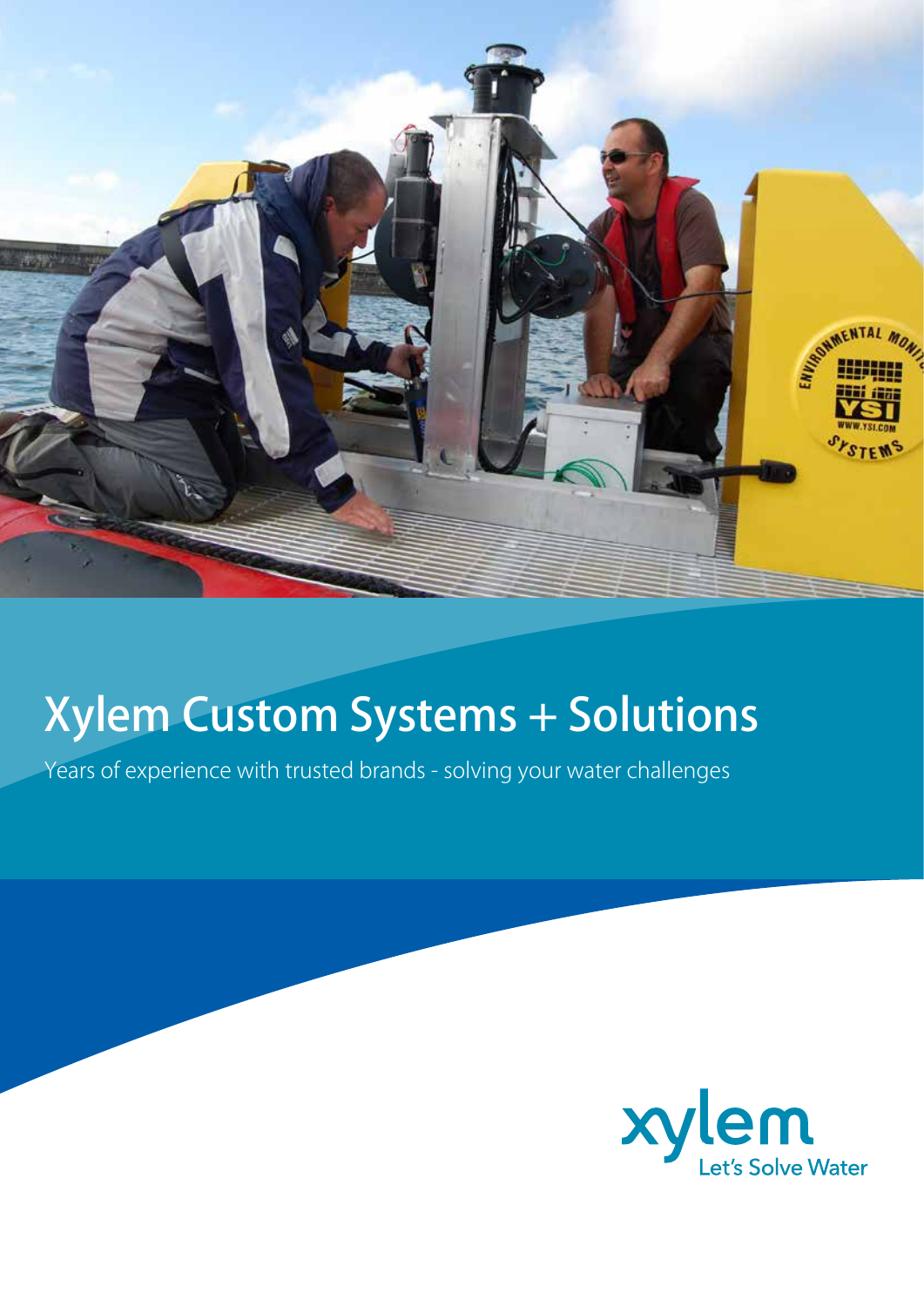

#### Source Water

- Resevoir management
- River Monitoring
- Inlet Protection
- Water Scarcity
- Meteorloical Data
- Water Quality Monitoring System
- Bathymetric Survey

#### Marine Transport

- Ports and harbours
- Aids to navigation
- Maritime security
- Meteorological system
- Hydrological system
- Marine environmental monitoring

#### Mining

- Environmental monitoring
- Surveying and mapping
- Flow meter
- Meteorological instrument
- Compliance monitoring
- Water balance monitoring



Xylem Analytics Creating inovative solutions to meet our world's water needs. Developing new technologies that will improve the way water is used, conserved, and re-used in the future is central to our work.

### Oil & Gas

- Environmental Monitoring
- Bathymetric survey
- Wave and current monitoring • Buoy deployment

- Water quality and flow monitoring
- Continuous monitoring and control
- Wastewater sampling

#### Wastewater Monitoring Service and Calibration

- In-country support for Xylem Analytics' products
- Factory accredited servicing and calibrations
- Field-service capability for WTW online products – install, commission, handover.
- On-site calibration and fault-finding

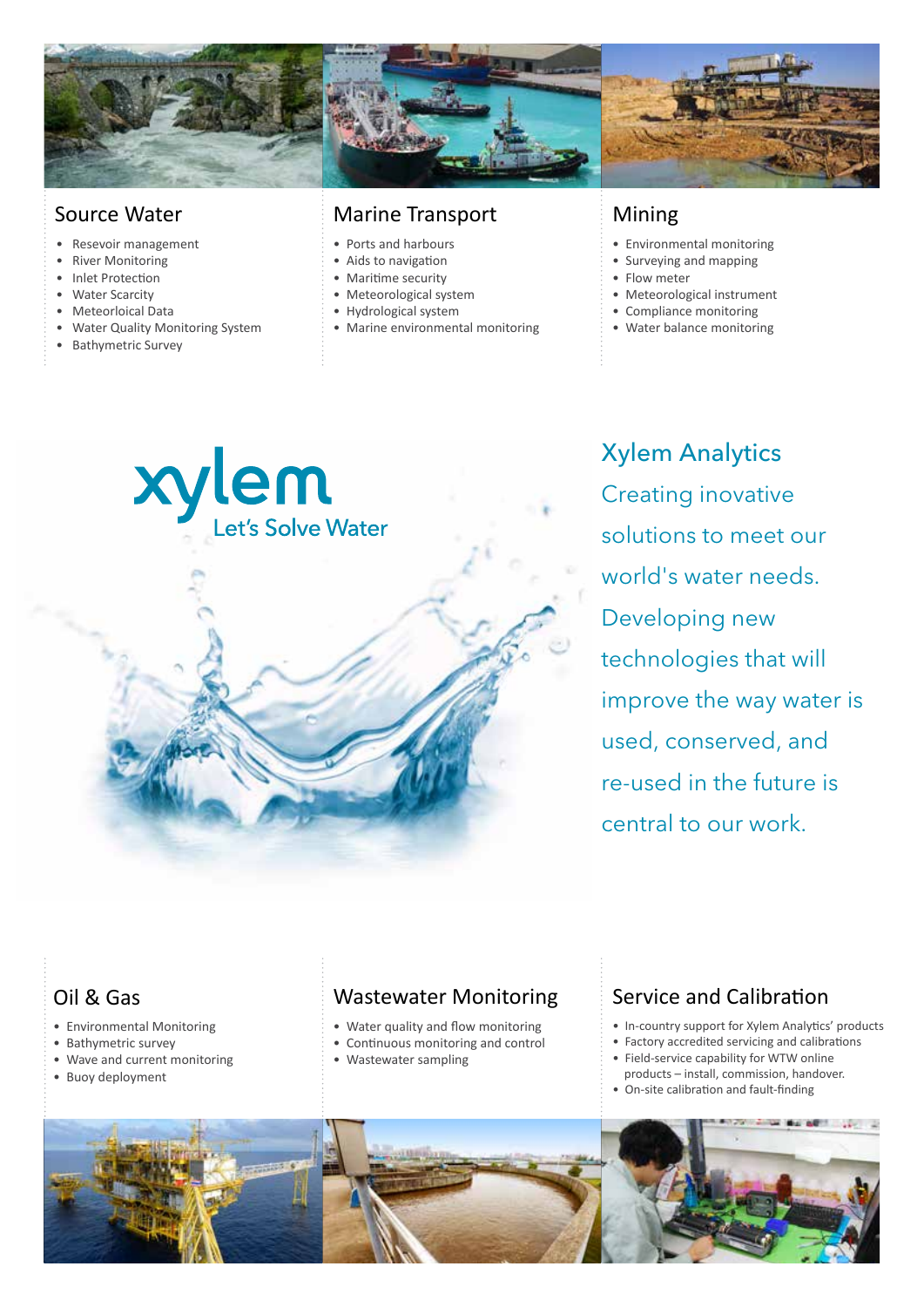

#### Dredging

- Early warning systems
- Compliance monitoring
- SIte surveys
- Meteorological system
- Hydrological systems

#### Off Shore Monitoring

- Wave measurement
- Current Measurement
- Water quality profile
- Spill tracking
- Tide measurement

#### Aquaculture / Mariculture

- Continuous monitoring & control systems
- Tank based solutions
- Level and flow monitoring
- Environemental monitoring systems • Cage & pen, current & water quality systems

Xylem Analytics is a manufacturer of Water Quality instrumentation used in Deep Oceans, Surface and Coastal Environments and through to Laboratory instrumentation. Xylem Analytics provides a niche service in directly supporting our manufactured products, having established a dedicated Service Centre in each of our strategic locations around the world in which all instrumentation manufactured under the Xylem Analytics' banner is fully supported and serviced. Xylem Analytics also integrates where necessary, products from external suppliers in order to provide the desired solution for our client base.

Xylem Analytics' environmental instrumentation solutions for water level monitoring and water quality analysis are specifically designed for unattended remote operation for extended periods. These instruments are used in a variety of environmental applications such as surface and groundwater monitoring, nutrient analysis, wastewater treatment plants and final discharge monitoring. Our sensors are manufactured and designed for the conditions encountered across the globe.



## Ocean & Coastal Research

- Ferry box
- Weather monitoring
- String system
- Data buoy
- Level and water quality systems
- Compliance monitoring
- Artesian monitoring
- 

#### Groundwater Monitoring | Catchment Monitoring

- Non-point source monitoring
- Diffuse pollution
- Flood warning system
- Irrigation monitoring